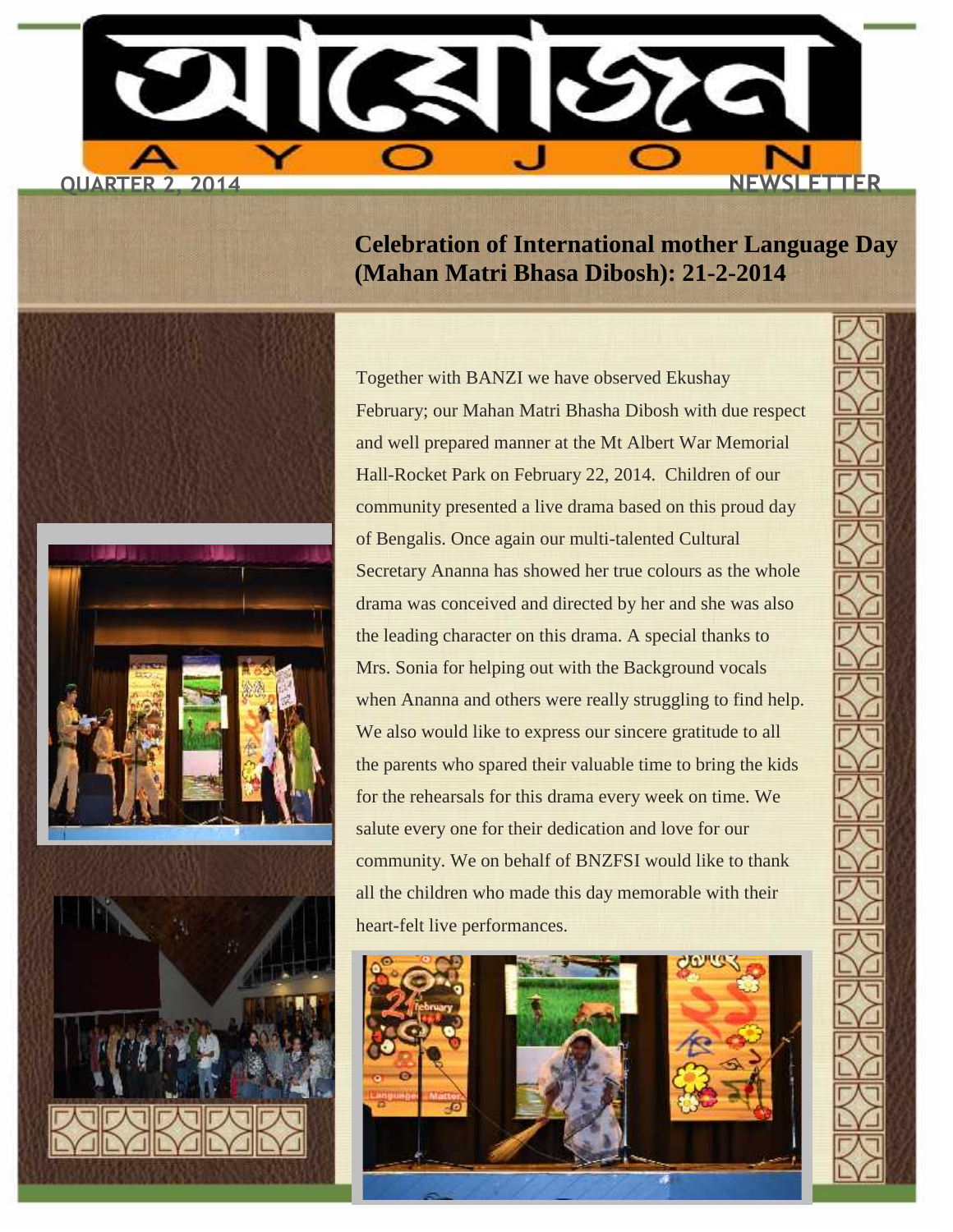### **Bangladesh Independence Day Celebration & Annual Picnic Day: March 30, 2014**





BNZFSI together with the members of Bangladeshi community has observed our Independence Day on March 30, 2014 at the Mt Albert War Memorial Hall-Rocket Park. We also celebrated our "Annual Picnic Day" on this day to add more fun to this great day for our finest nation. The day was observed with utmost respect to our men who were fallen during our war of independence "our Muktijodho" in 1971. A patriotic movie based on our fight for freedom 'Gorilla' was shown on big screen and was watched with curious eyes by our young generations. A buffet lunch was arranged by BNZFSI which was thoroughly enjoyed by everyone participated. A lot of fun activities like Ludo, Carom, and Cricket were part of funfilled menu for everyone attended this memorable day.



*Lucky N Nahar*

*-*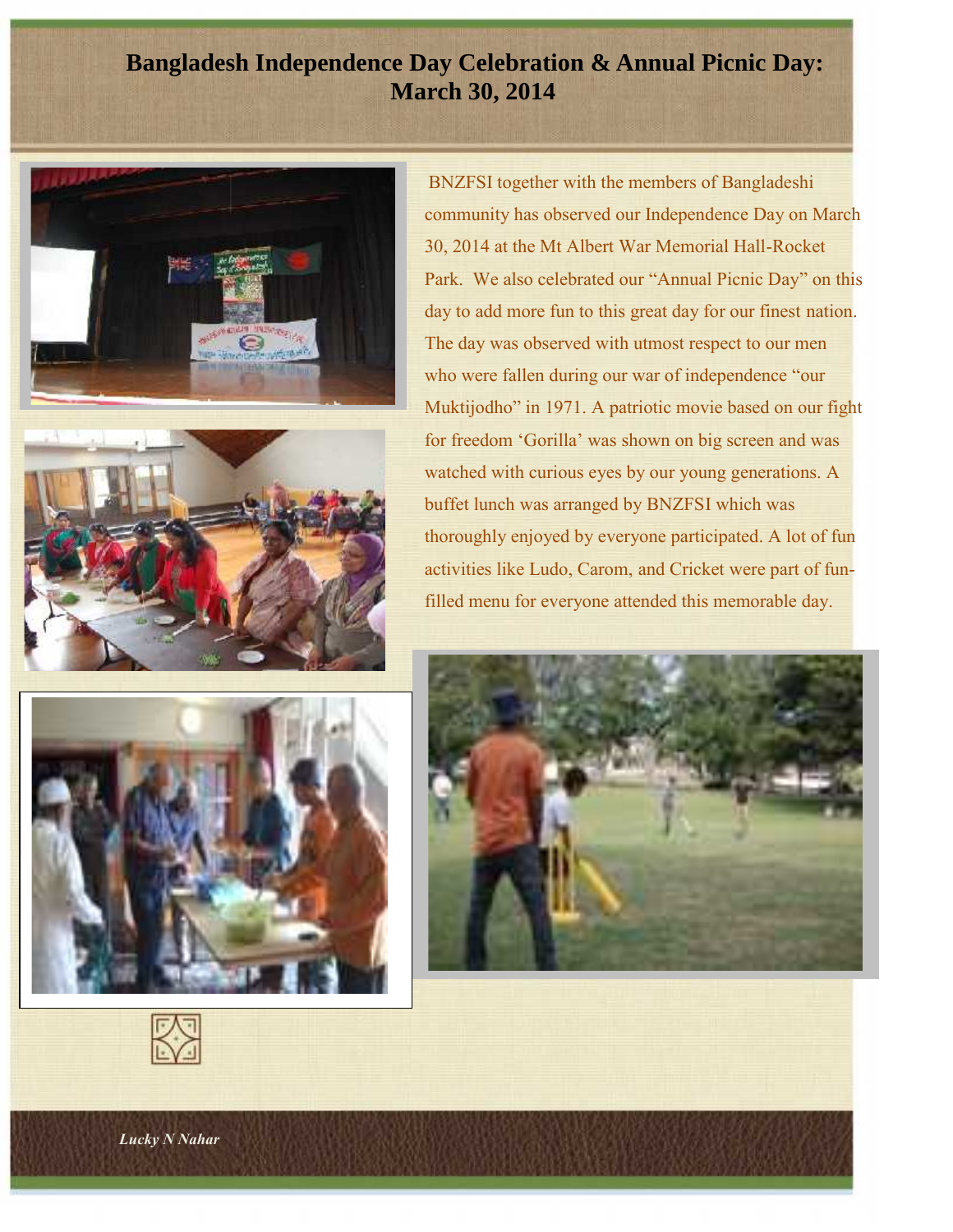## **Community news**



## Wedding

Fahim Khan s/o: Mahmood khan of Avondale got married to Bini Khan. *.* Their wedding reception was held at the Mt. Albert War Memorial Hall, Mt Albert, Auckland and the function was attended by close family members, relatives, friends and community members. On behalf of the Executive Committee & the Members we would like to wish the married couple a happy and prosperous married life.

# **Sad news**

Our Member & BANZI,s Treasurer Mrs. Afruja Islam (wife of Eng. Nazrul Islam, 36 Maple Street, Avondale) has passed away on 8th June, Sunday, NZ time 6.34 am (Innal-----Rajeun) at Huston*,* USA*.* Please pray for her departed soul and for her family. May Allah give them enough strength to overcome the unbearable loss.

## **Pahela Boisakh- Our Bengali New Year celebration 2014**

JILYJILYJIL

BNZFSI in collaboration with BANZI has celebrated Pahela Boisakh- Our Bengali New Year festival in New Zealand on the April 13, 2014 at the Mt Albert War Memorial Hall. It was a day full of fun-activities for our community with the activities catered all ages among the participants. Traditional Bengali food stalls, Bengali Dress stalls, a spellbinding Magic show that kept the kids and teenagers truly amused. An entertaining and skillfully arranged Cultural program was the main attraction for the night where a Traditional Rural-themed Fashion show kept spectators from all ages glued to the stage. It was a very well planned and well organized and a well decorated stage show that deserves at least a Five-star rating. Overall we Bangladeshis in NZ have welcomed Bengali New Year with open arms and the whole program was attended by a pack house crowd and we appreciate our community members coming and having a fun day celebrating with their friends and family members.